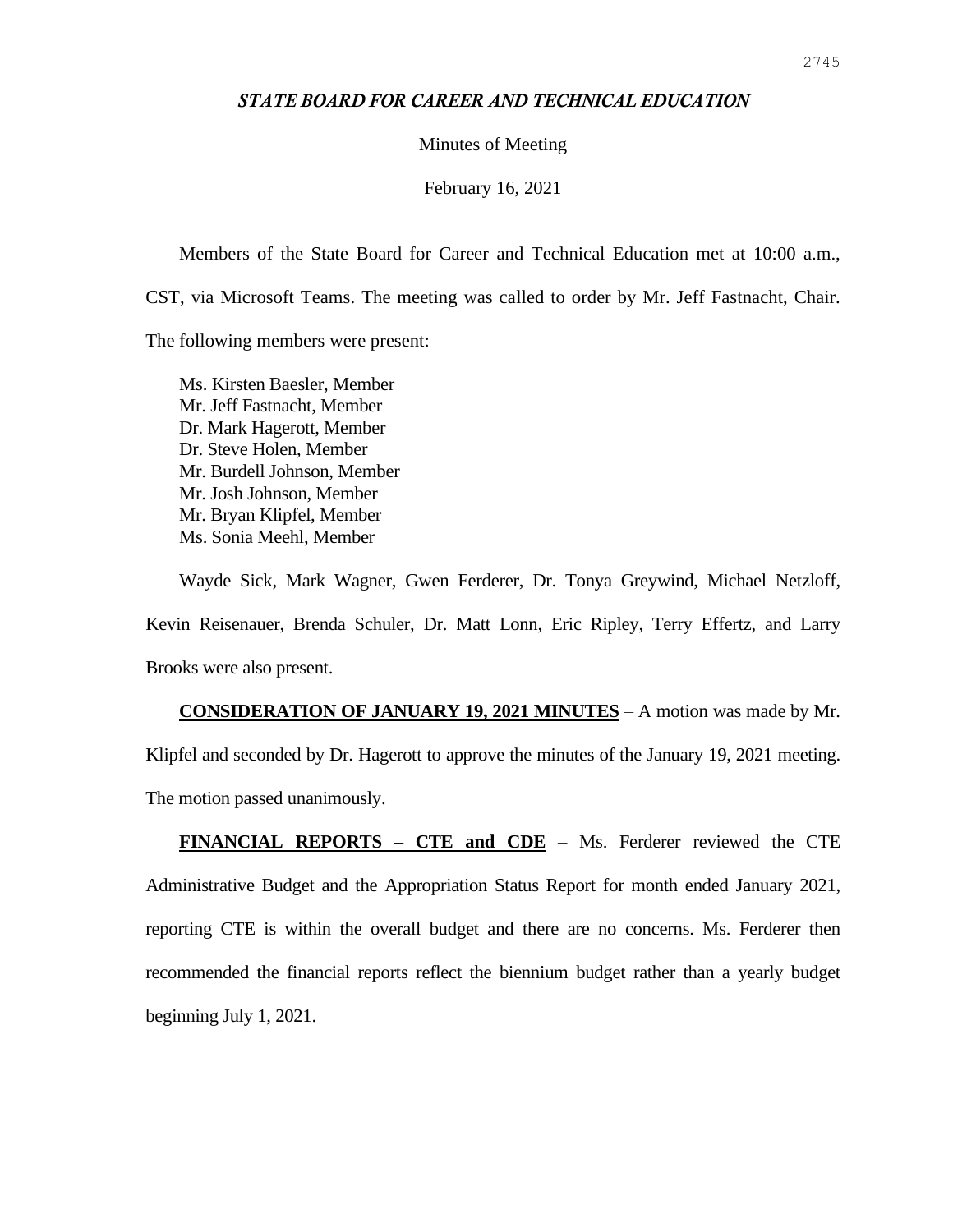Discussion was held on the recommended reporting change. Ms. Ferderer will provide a report that reflects the biennium budget for the Board to make a comparison. The proposed reporting change will be placed on the March agenda.

Dr. Greywind reported that the CDE Administrative Budget is within budget and there were no unexpected expenses.

Following further discussion, a motion was made by Ms. Meehl and seconded by Mr. Burdell Johnson to approve the CTE and CDE financial reports as presented. The motion passed unanimously.

**STATE DIRECTOR'S REPORT** – Mr. Sick reported on meetings and activities he and the agency are involved in which include: February National CTE Month – five two-minute videos were created showing the CTE support of over 200 students, instructors, administrators, and agency employees; Workforce Leadership Team meeting; Chamber of Commerce Grow Fargo, Moorhead, West Fargo technology platforms meeting; CTE Administrators quarterly meeting that included discussions on data collection, teacher certification and legislative updates; K-12 Career Exploration subgroup meeting; Apprenticeship and Pre-Apprenticeship meeting with Cass County CTE and the Home Builders Association; Lake Region State College Apprenticeship Grant; Work-Based Learning Focus Group; moderator for Higher Education Covid-19 GNDC; meeting on Mobile Apps and the partnership with CTE and Bismarck State College; K-12 Coordination Council; ESSA; and Perkins.

Discussion was held on Apprenticeships/Pre-Apprenticeships and what students who are under 18 can and cannot do in an apprenticeship program. Mr. Sick will send the Board a bulletin that was provided by Director Dutton, HBA, that specifies what students are not allowed to do in the pre-apprenticeship training program.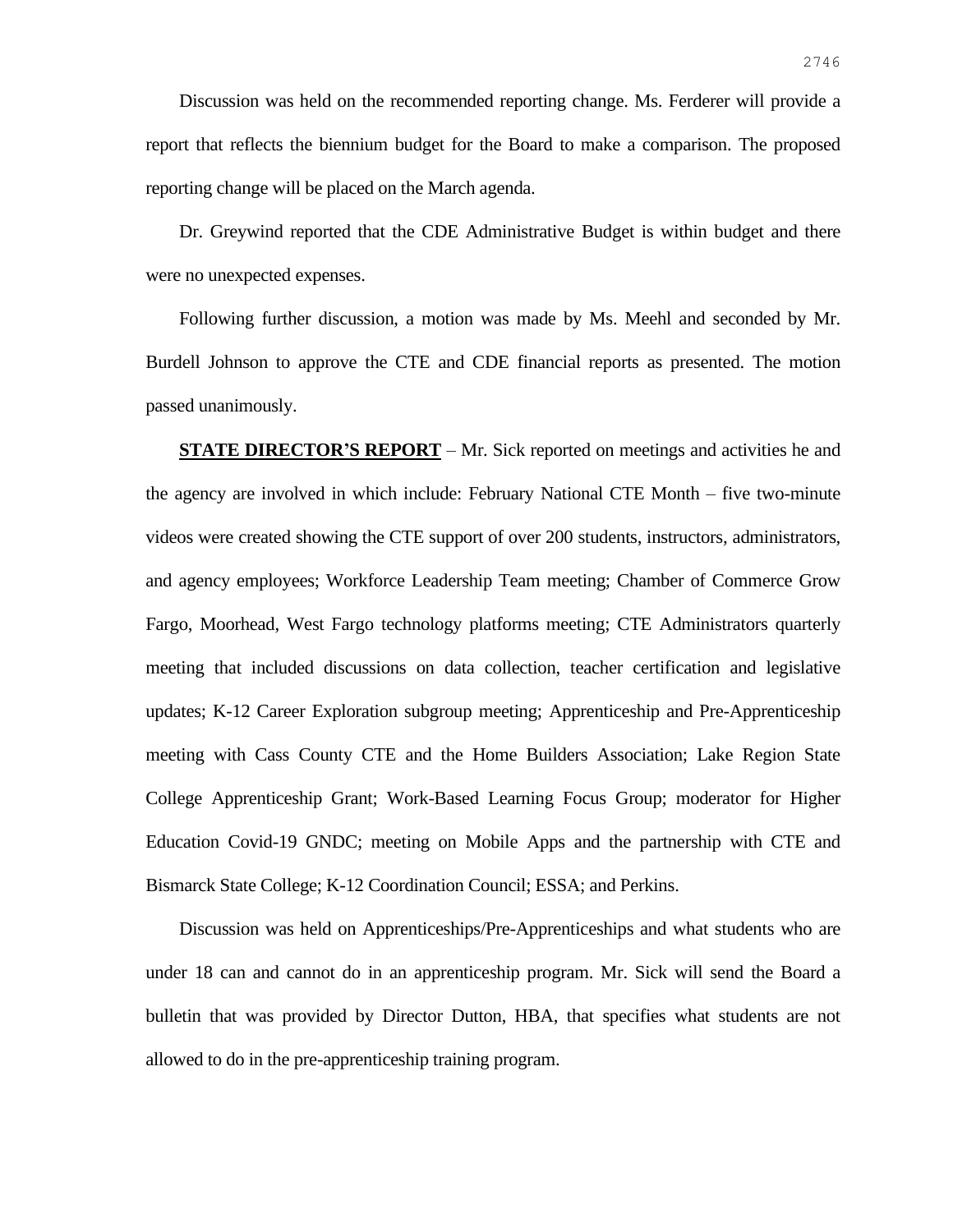Following further discussion, it was agreed that pre-apprenticeship worksite employers need to understand that students are at their worksites for education purposes. Employers have a greater level of responsibility for students and need to be mentors and teachers to them.

Discussion continued on the Fargo Diversion Project, apprenticeships, and platforms such as Golden Path Solutions. The Board requested that Mr. Sick provide additional information at the March meeting on the various platforms and resources that are available such as Golden Path Solutions in order for the Board to continue the discussion of what the role of CTE should be as it relates to these platforms.

Discussion was then held on Mr. Sick's request for public comment on adjusting performance targets in response to Covid. The Department of Education OCTAE allows for states to request adjustments to performance targets by following the process of a 60-day public comment period and address all public comments. The requested performance target adjustments would need to be approved by the Board and submitted to the Department of Education by May 21, 2021.

Mr. Sick explained the only area of concern is in the Reading Language Arts target for the 2020-21 school year and requested that the target be lowered to 46.90%. Currently, the target is 48.76% and it is anticipated that CTE will be at 42.26%.

Discussion continued on the performance target, state assessments and ACT. The Board requested that Mr. Sick provide more trend data on student performance at the next meeting

Following further discussion on adjustments to the performance target, the consensus of the Board was to allow for the 60-day public comment on adjusting the performance target as recommended by Mr. Sick. The Board would then review and approve any target adjustments during the May meeting.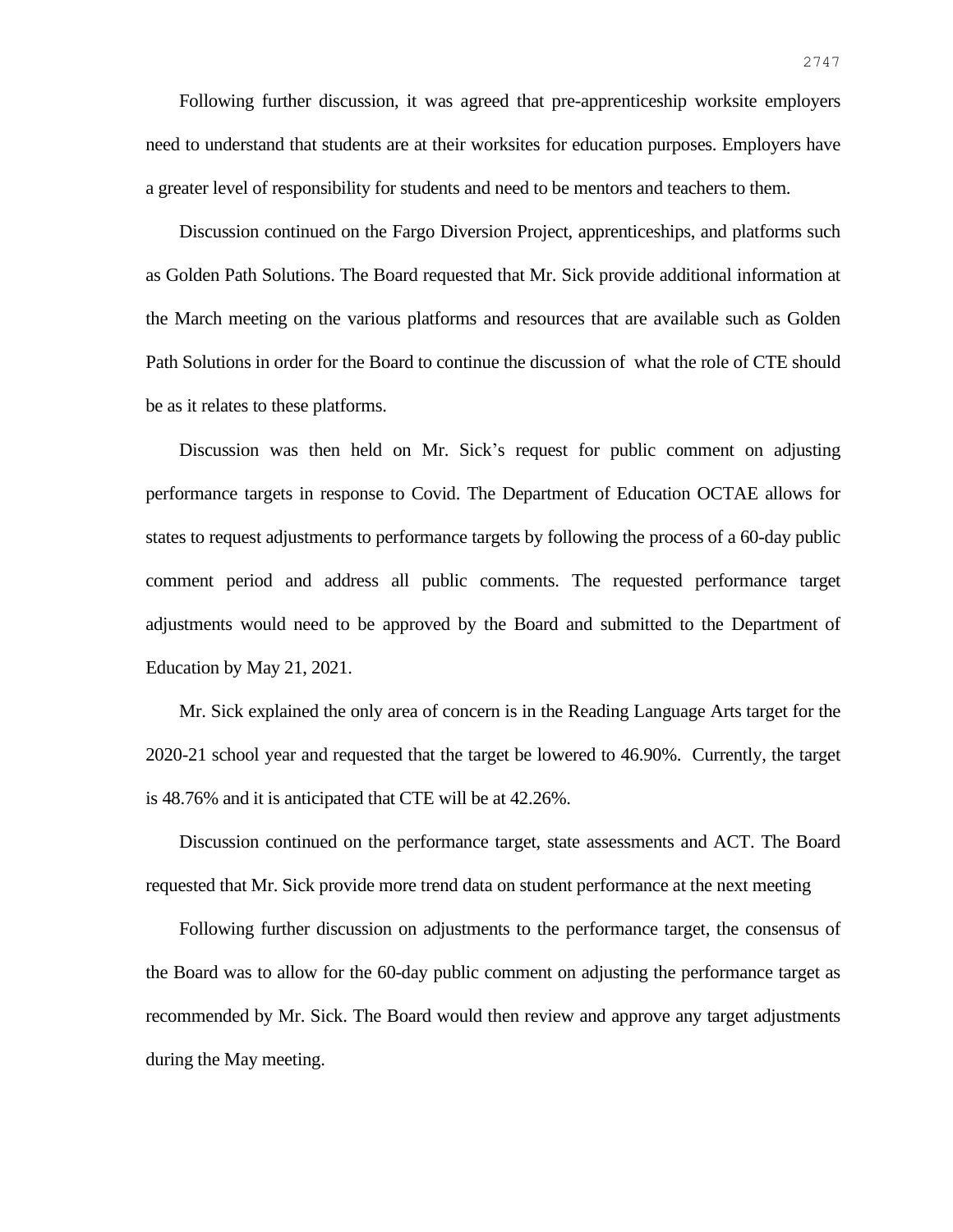The Board thanked Mr. Sick for his report.

**CDE REPORT** – Dr. Greywind reviewed current dashboard and biennial enrollment information and completion rates.

The Board thanked Mr. Sick and Dr. Greywind for their reports.

**LEGISLATIVE UPDATE** – Mr. Sick reported the agency is currently tracking 121 bills that impact CTE, CDE and state employees, including: House Bills 1013, 1031, 1380, 1430, 1431 and Senate Bills 2019, 2196 and HCR 3035.

Discussion was held on ESSR (Elementary and Secondary School Emergency Relief) funds, the Legislative directive for the Department of Public Instruction to develop a plan that ensures student services, bonding bills and what the role of the CTE Board should be. It was agreed that CTE needs to continue to push for funding and that HB1380 is a long-term funding mechanism and the importance of having this bill passed.

Mr. Sick then reported on the agency's budget bill SB2019, highlighting the Senate Amendments of: \$1.5 million increase to secondary grants for cost to continue reimbursement rates; \$1 million increase to secondary grants for new and expanding programs; restored the Governor's reduction of \$630,119 for Center for Distance Education; and retained the Governor's recommendation for \$45 million for additional CTE Centers.

Mr. Sick also reported that HCR3035 is a legislative study of CTE statutes and doesn't know the intent of the bill at this time.

Following further discussion, the Board thanked Mr. Sick for his work during the session and continual updates.

# **APPROVAL OF TECHNOLOGY AND ENGINEERING EDUCATION PROGRAM STATE STANDARDS** – Mr. Netzloff presented the Technology and Engineering Education Program State Standards, which were adapted from the Standards for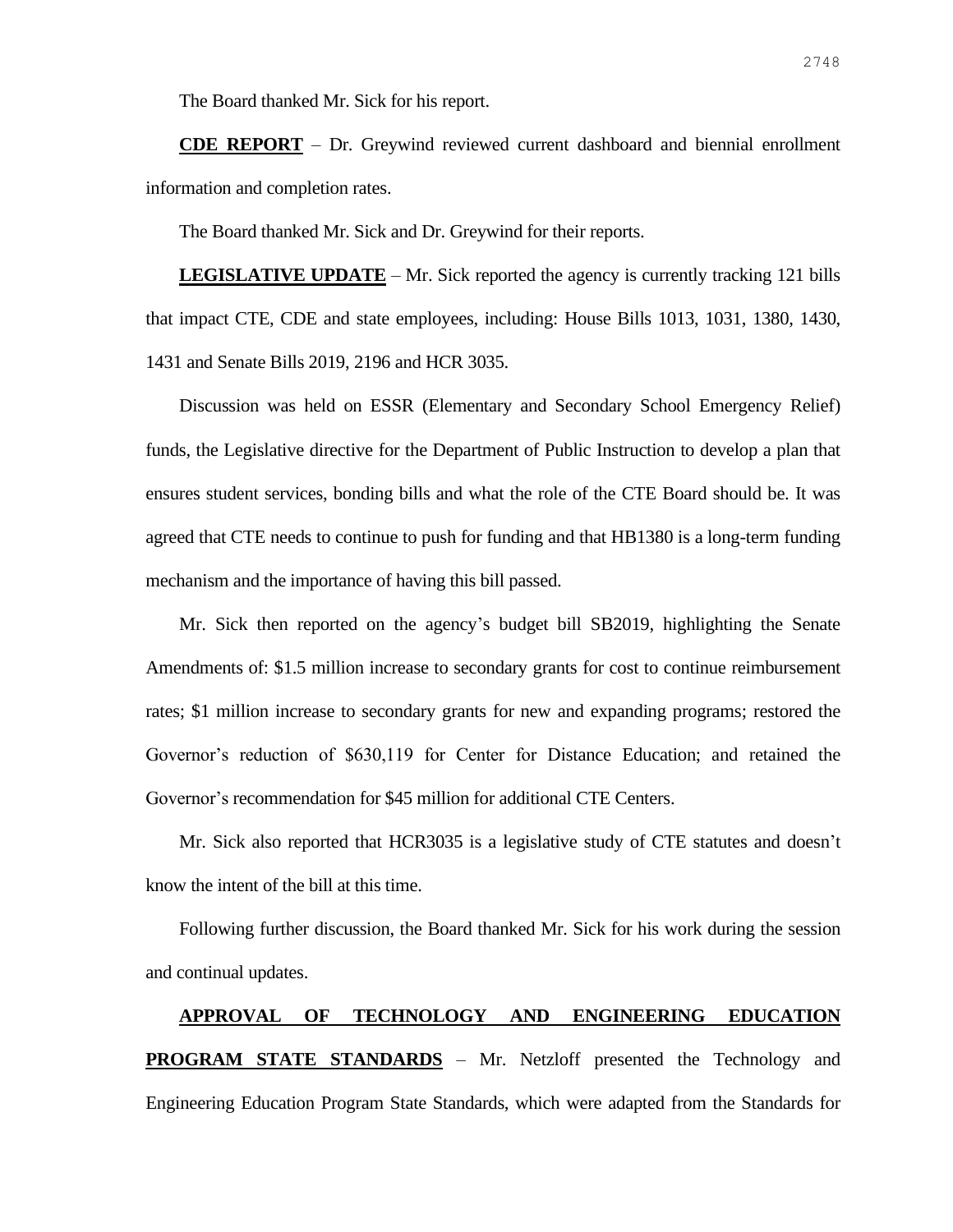Technological and Engineering Literacy, International Technology and Engineering Educators Association.

Mr. Netzloff also explained that the eight standards are divided into topics by grade level and reported that secondary and postsecondary instructors worked together on the standards.

Following discussion, a motion was made by Ms. Meehl and seconded by Mr. Josh Johnson to approve the Technology and Engineering Education Program State Standards as presented.

The motion passed unanimously.

The Board thanked Mr. Netzloff for a job well done.

# **PRIVATE CAREER SCHOOLS APPLICATION FOR INITIAL PROVISIONAL AUTHORIZATION TO OPERATE – ELITE MASSAGE ACADEMY, FARGO** – Mr.

Netzloff reviewed the Elite Massage Academy's request for initial, provisional authorization to operate and stated the school meets the minimum standards and criteria set by the Board.

Mr. Netzloff recommended approval of Elite Massage Academy's initial, provisional authorization to operate through June 30, 2022. The Academy would then be eligible to follow in line with the regular renewal process.

Following a brief discussion, a motion was made by Mr. Klipfel and seconded by Dr. Holen to approve the initial, provisional authorization to operate request through June 30, 2022 as recommended.

The motion passed unanimously.

#### **PROGRAM ORIENTATION – MARKETING EDUCATION AND DECA** – Mr.

Sick reported that an annual schedule has been set up for each program area to provide a program orientation to the Board. Mr. Kevin Reisenauer volunteered to provide the first presentation.